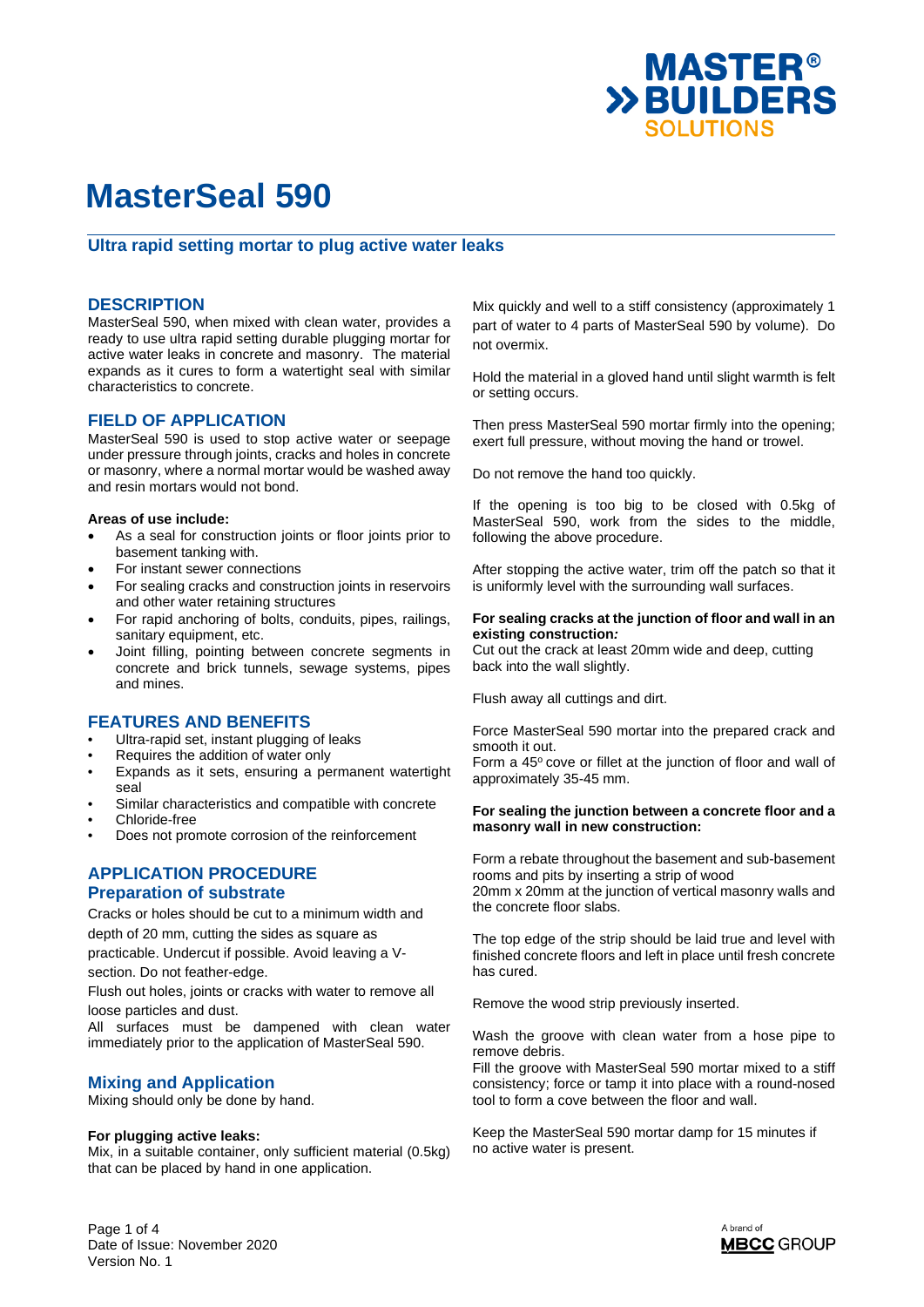

#### **Ultra rapid setting mortar to plug active water leaks**

#### **To repair leaking mortar joints and cracks in masonry walls, or cracks in concrete walls:**

Cut out the defective mortar joints or cracks to a minimum width and depth of 20mm.

Undercut if possible.

Force MasterSeal 590 into the crack and keep it damp for at least 15 minutes.

#### **For holes, blisters, patches, honeycomb and other construction faults in concrete walls:**

Mix MasterSeal 590 with water to the consistency of stiff mortar and fill all holes, blisters, patches, honeycombing and other construction faults flush with the surrounding surfaces.

Scratch the finish for later applications.

#### **For anchoring bolts or metal posts in concrete or masonry:**

Drill a hole deep enough to secure the bolt or post properly and large enough so there is at least 10mm on all sides of it.

Fill the hole with MasterSeal 590 mortar and tamp it down so that the entire hole is full.

Immediately centre the bolt or post over the hole and force it into the MasterSeal 590 mortar.

Tamp the MasterSeal 590 mortar firmly around the bolt or post and keep moist for 15 minutes.

#### **CURING**

Final setting time, 2 - 4 minutes.

Once the placed MasterSeal 590 mortar has stiffened sufficiently, dampen with clean water and maintain in a damp condition for a minimum of 15 minutes.

#### **PACKAGING**

MasterSeal 590 is available in 5kg cans and 25kg pails.

#### **COVERAGE**

1kg of powder will fill approximately 585cm<sup>3</sup> or a joint 20mm x 20mm x 1.45m.

#### **STORAGE**

All materials should be stored under cover, clear of the ground and stacked not more than 4 pails high. Protect the materials from all sources of moisture and frost.

#### **SHELF LIFE**

Rotate stock in order not to exceed the shelf life of 12 months. Once opened the material should be used as soon as possible.

#### **HANDLING AND TRANSPORT**

Usual preventive measures for the handling of chemical products should be observed when using this product, for example do not eat, smoke or drink while working and wash hands when taking a break or when the job is completed. Specific safety information referring the handling and transport of this product can be found in the Material Safety Data Sheet. For full information on Health and Safety matters regarding this product the relevant Health and Safety Data Sheet should be consulted.

Disposal of product and its container should be carried out according to the local legislation in force. Responsibility for this lies with the final owner of the product.

### **CONTACT DETAILS**

Master Builders Solutions UK Ltd 19 Broad Ground Road Lakeside Redditch **Worcestershire** B98 8YP Tel: +44 (0) 1527 512255 Fax +44 (0) 1527 503576 www.master-builders-solutions.com/en-gb

© Master Builders Solutions UK Ltd

Page 2 of 4 Date of Issue: November 2020 Version No. 1

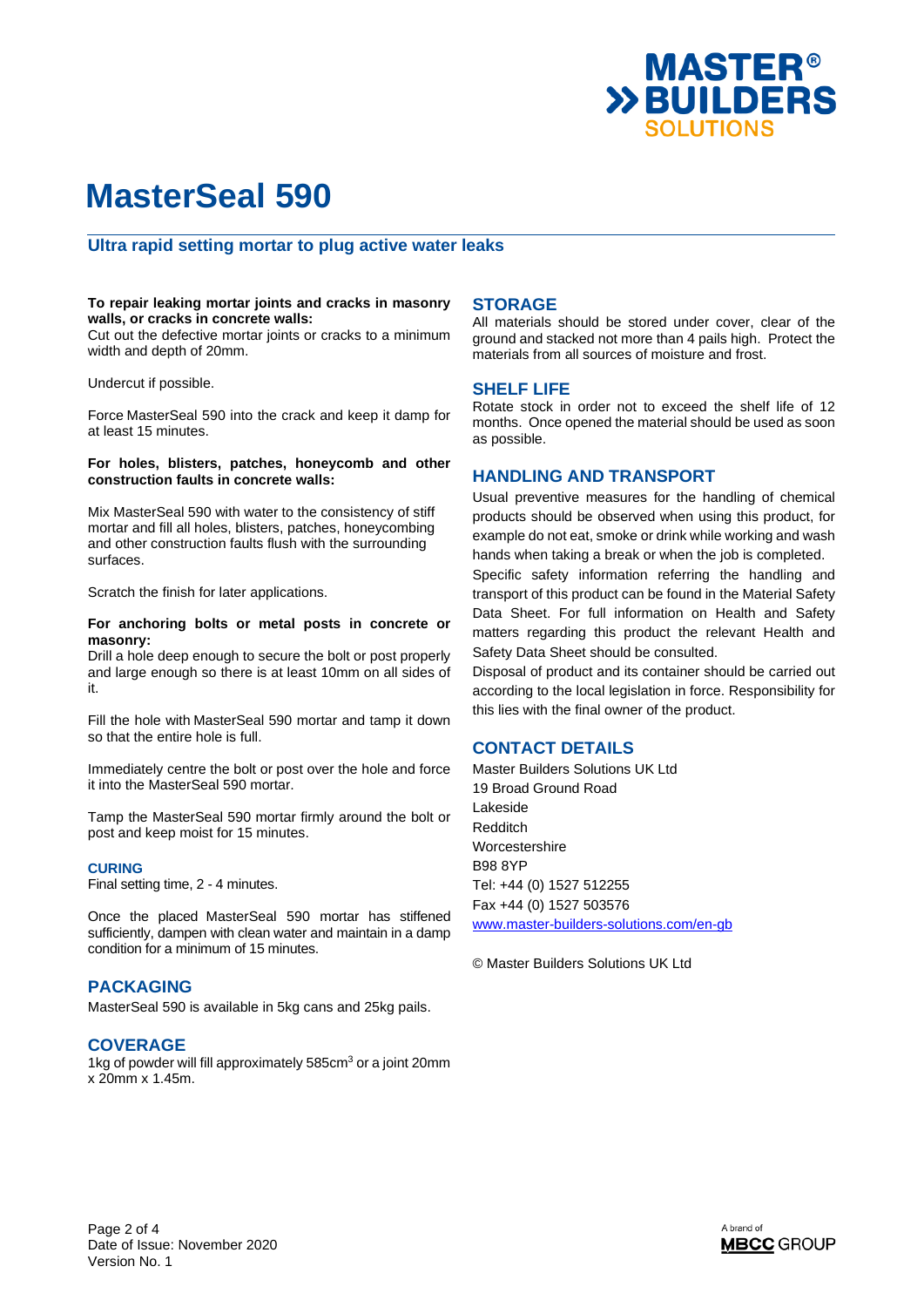

## **Ultra rapid setting mortar to plug active water leaks**

| <b>Product Data</b>         |                                             |                   |                              |
|-----------------------------|---------------------------------------------|-------------------|------------------------------|
| <b>Property</b>             |                                             | <b>Unit</b>       | Data                         |
| Wet Density                 |                                             | kg/m <sup>3</sup> | 2140                         |
| Maximum particle size       |                                             | mm                | 0.8                          |
| <b>Flexural Strength</b>    | 30 Minutes<br>24 Hours<br>7 Days<br>28 Days | N/mm <sup>2</sup> | 2.7<br>6.1<br>6.3<br>7.0     |
| <b>Compressive Strength</b> | 30 Minutes<br>24 Hours<br>7 Days<br>28 Days | N/mm <sup>2</sup> | 13.8<br>31.0<br>44.3<br>52.8 |
| <b>Tensile Strength</b>     | 28 Days                                     | N/mm <sup>2</sup> | 3.3                          |